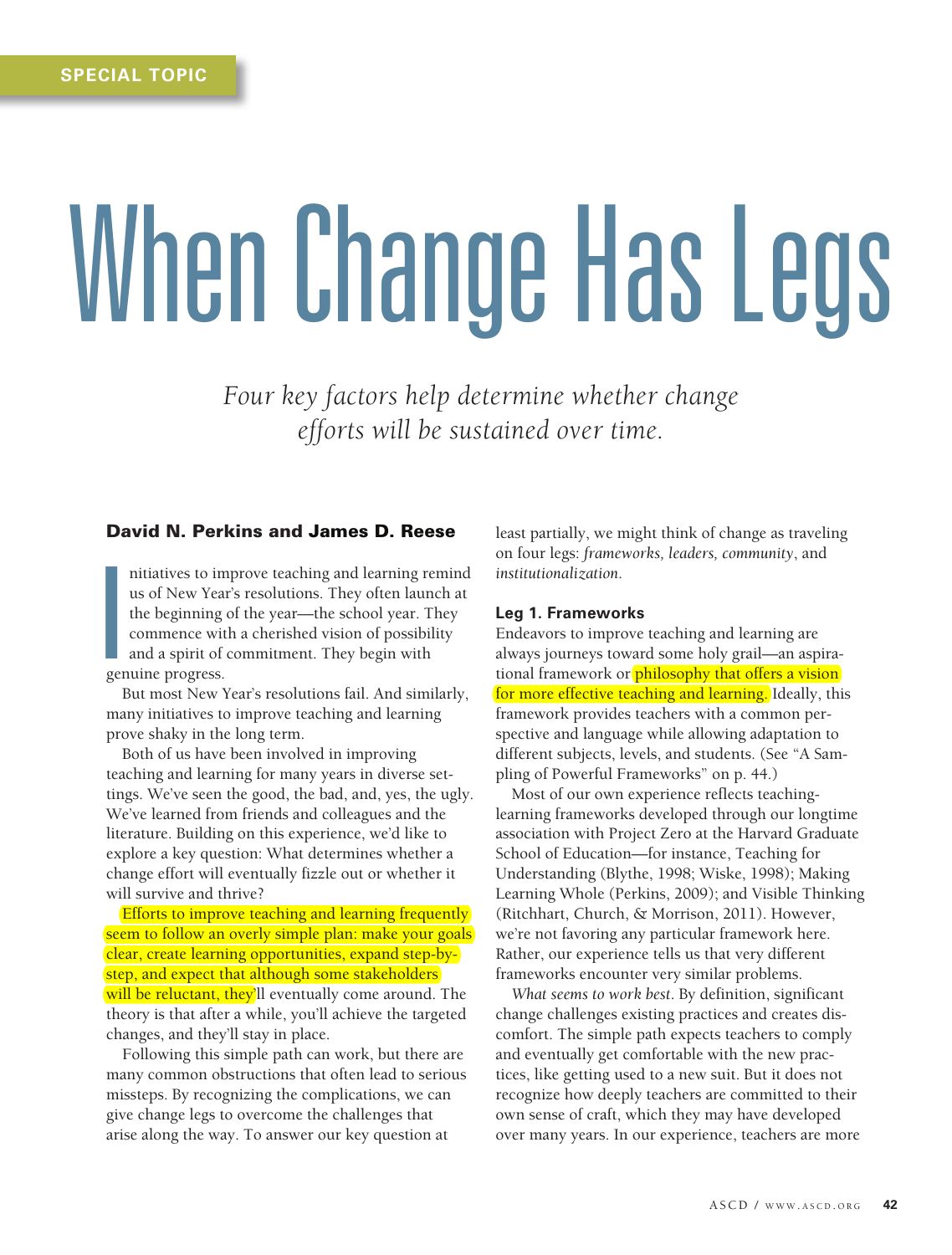# **A Sampling of Powerful Frameworks**

**Teaching for Understanding** (www.pz.gse.harvard.edu/teaching for understanding.php), developed at Project Zero, and **Understanding by Design** (www.ascd.org/research-a-topic/understanding-by-design-resources .aspx), developed by Grant Wiggins and Jay McTighe, share similar goals of providing a pedagogical framework for teachers to use in planning for deep, engaging, and meaningful learning experiences for their students. »

Three related frameworks, all involving strategies for encouraging effective thinking in students and also developed at Project Zero, work compatibly both together and with the two"understanding" frameworks: **Visible Thinking** (www.pz.gse.harvard.edu/visible\_thinking.php); **Cultures of Thinking** (www.pz.gse.harvard.edu/cultures\_of\_thinking.php); and **Artful Thinking** (www.pz.gse.harvard.edu/artful\_thinking.php).

**Responsive Classroom** (www.responsiveclassroom.org) is an approach to establishing a high-quality learning environment in which all children can thrive. »

**Expeditionary Learning** (http://elschools.org) promotes five core practices for effective teaching, learning, and leading in schools. »

**Making Learning Visible** (www.pz.gse.harvard.edu/making learning visible.php) at Project Zero is an ongoing research project inspired by the practices of preschools in Reggio Emilia, Italy. It investigates how best to understand, document, and support individual and group learning for children and adults. »

**The 6+1 Traits of Writing** framework (http://educationnorthwest.org/traits) provides a framework for recognizing and fostering characteristics of good writing. »

likely to warm to frameworks they can adapt to their personal styles and circumstances. It's not just adjusting yourself to the clothing, but also adjusting the clothing to yourself!

We've also noticed that teachers can often work effectively with two or three frameworks simultaneously, as long as the frameworks are not contradictory. For example, the Teaching for Understanding framework provides a common language that teachers across grade levels and subject areas can use not only when planning a curriculum—deciding what *really* is important to learn—but also when exploring areas in a curriculum where students sometimes struggle or where

misconceptions get in the way. The Visible Thinking framework complements Teaching for Understanding by providing an effective tool kit for developing specific kinds of thinking that in turn foster understanding of content.

*What can go wrong*. Some frameworks are stiffer than others. They do not adjust well to teachers' individual needs and commitments. They are hard to make your own. If a school presents a rigid framework (or presents it in a rigid way), teachers often protest—or, more commonly, exercise passive resistance or participate halfheartedly.

Although it's perfectly possible to

meld two or three compatible frameworks, a different problem arises when a dozen change initiatives unfold in different parts of a school, each one with its own timetable and framework. Imagine a situation in which one department or grade level is focusing on writing across the curriculum, another is concentrating on strengthening classroom management, and yet another is implementing project-based learning. Meanwhile, additional initiatives sprawl throughout the school, with many teachers not involved at all but expected to join something soon. In such a situation, there's no common language for sharing practice and building collegiality, and therefore no real community of innovation. Teachers frequently respond with initiative fatigue: Next year will bring another new thing . . . let's not try too hard.

*What school leaders say.* Allowing for individual implementation of the framework with frequent feedback from colleagues was a common theme among several leaders we surveyed.<sup>1</sup> We've seen remarkable staying power in a large international school that embarked on a major change effort with this emphasis more than a decade ago. The school balanced at least two frameworks that complemented each other.

The effort began with the school sending a few teachers each year to a summer institute where they learned about the initial framework. However, the school also took care to ensure alignment across the faculty. A school leader explained,

What helped us put the ideas we had learned about into practice was the yearlong study group that was set up . . . all the participating teachers for that year were freed up at the same time in order to meet for several hours once a month. We read, we tried out, and we discussed.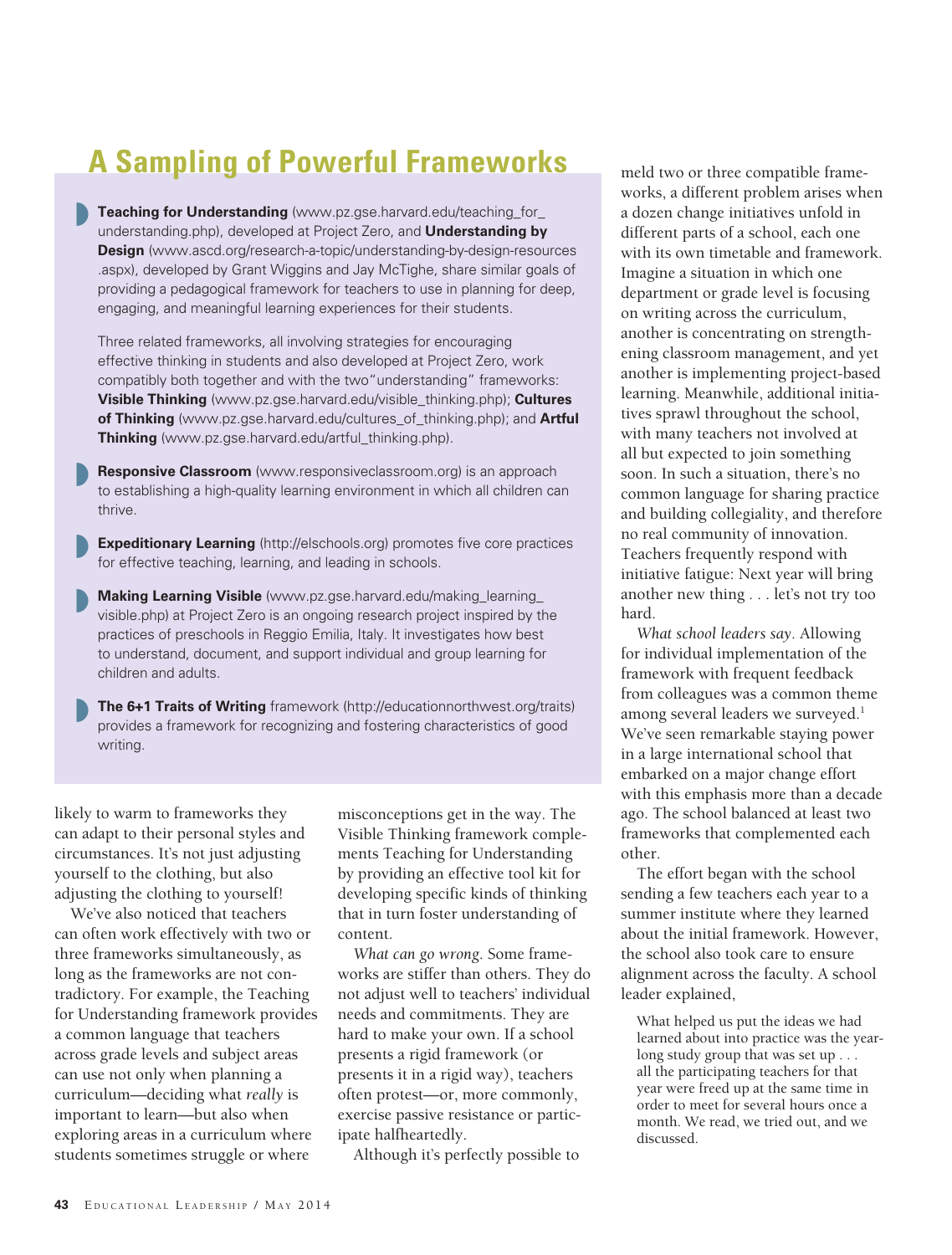### **Leg 2. Leaders**

It's no surprise that leadership plays a central role in change. The literature in both education and the corporate world emphasizes the importance of leaders inspiring and guiding initiatives. However, a more nuanced perspective recognizes the need for effective leadership on two levels.

*What seems to work best*. Steady change thrives on the double influence of what we like to call a *political visiona*ry and a *practical visionary*. The political visionary, typically the principal, shows conspicuous commitment to the innovation, advocating it, making it a priority, defending it against critics, explaining it to parents, appearing for key events, and allocating resources.

We have seen political visionaries take two somewhat different stances. Some principals use authority, insisting that all teachers participate to some degree. Other principals take a softer stance, repeatedly emphasizing the importance of the agenda, requiring new hires to receive some orientation to the innovation, and making it clear that over time most faculty are expected to get aboard, without a specific schedule. This might eventually evolve into a requirement.

The practical visionary is usually a teacher—sometimes a team of two or three teachers. This leader manages the program on the ground, organizing faculty groups and events and conducting some training and coaching. Although practical visionaries often teach as well, they have significant time formally allocated for the change process.

*What can go wrong*. Sometimes principals think friendliness toward the mission is enough: "Sounds good; let me know if I can help." We have seen many efforts evaporate in a year or two for lack of strong conspicuous support from the principal. We have seen

initiatives undermined in a couple of hours simply because the principal did not show up at a key event. Faculty members notice! There are simply too many competing priorities in schools for an innovation to thrive without persistent, overt support.

A different hazard appears when principals think they can play a dual role as both the political and the practical visionary. It's a reasonable aspiration, because principals are considered leaders of teaching and learning! But in reality, principals,

based participants, but the principal had to remain part of the team. The superintendent told us that ensuring that school leaders understand and believe in the ideas has been key to the success of this initiative across the district. He wrote about his own role:

I am very intentional about my own behavior, what I attend to, how I talk, how I engage with others, and what I

value. I try to build ownership not by mandate but by authenticity and consistency. I have seen as the superintendent of schools how this type of leadership expands the ideas.

Like New Year's resolutions, **many initiatives to improve teaching and learning prove shaky** in the long term.

with their multiple responsibilities, rarely have the time (and often lack the expertise) to guide change initiatives day by day, week by week. Delegated responsibility and allocated time for practical visionaries are essential.

*What school leaders say*. The superintendent of a public school district in the U.S. Midwest learned an important lesson from an experience in another district. A change initiative met initial success when principals were required to learn a framework with teachers. The effort flagged, however, when their participation was no longer mandatory.

He took that experience to the new district when he became superintendent. He created opportunities for a yearlong exploration of the framework. School teams included a principal and teacher leaders who participated voluntarily. If teams wanted to continue beyond the first year, they could widen their circle of school-

 People know that this is not the "flavor of the month" or a "superintendent thing." People know that this is who we are, it is what we are about, and we are going to work together to make it a reality for our students.

#### **Leg 3. Community**

Any widespread innovation in a school involves a tapestry of interactions within the community of teachers, school leaders, and beyond. We have never seen all members of such a community energetically and uniformly invest themselves in a new change initiative. There are always skeptics alongside enthusiasts, late adopters alongside early adopters. How can one foster a community with nimble legs for the innovation?

*What seems to work best*. Broad institutional growth calls for a collegial culture. As mentioned earlier, this often involves teachers meeting regularly in small groups to discuss experiences as they try out the target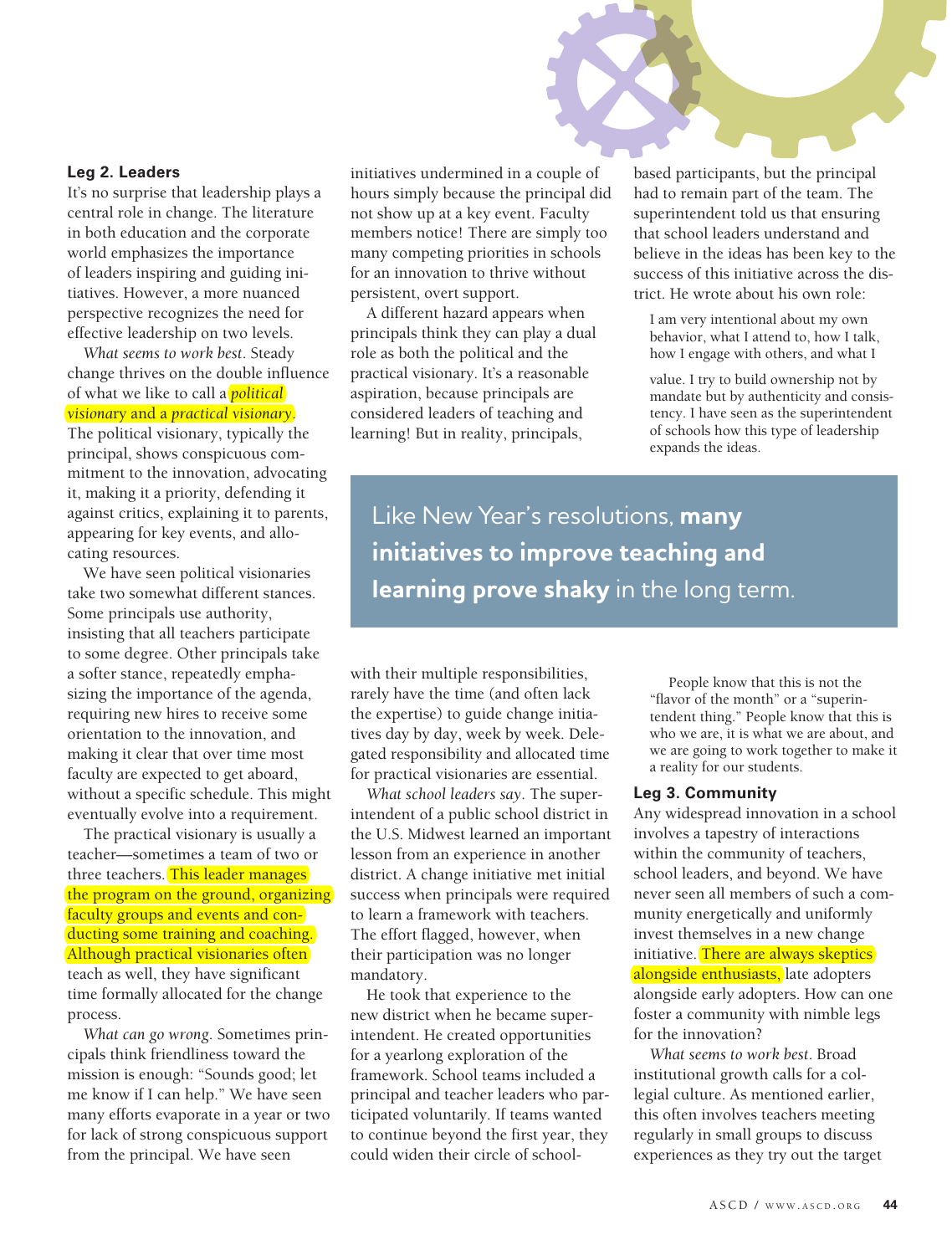framework. The practical visionary helps to form and facilitate these **groups.** The groups mature over time, as their activities evolve and members eventually assume facilitative roles in new groups.

Not everyone joins these groups right away. Those who feel ready jump in, constituting only one or two groups; others form new groups over two or three years.

Despite the small-scale start, keeping the initiative transparent and permeable is important. The school begins by ensuring that all teachers are broadly aware of the initiative and target framework—for instance, through a whole-school introductory workshop. It continues by keeping all faculty broadly aware of progress for instance, through quick reports, posting student work on bulletin boards in classrooms and halls, and yearly "fairs" in which participating teachers share their work. Moreover, anyone who is free can attend a group meeting. Anyone who wants to try something on a small scale is welcomed and supported by the practical visionary or others. There's room for degrees of participation—all-in, half-in, toe-inthe-water, bystander-for-now. This permeability allows for what the literature on communities of practice calls *legitimate peripheral participation* (Lave & Wenger, 1991).

*What can go wrong*. Often an innovation begins with a group of early adopters whose missionary zeal can be alienating. Other faculty members have minimal information about what's happening or why. A strong in-group and out-group polarization emerges. Similarly, lack of information among the school board, the parent

community, or even students can generate opposition.

Deceptively, this may not seem to matter for a while. The early adopters make progress in their own classrooms. Over time, however, the polarization takes its toll, generating endless doubts, criticism, and a mix of token participation and outright refusal to participate by most of the faculty. Eventually, the initiative fails.

*What school leaders say*. Several schools we have worked with have held information evenings for parents and board members to learn about a new initiative, with teachers dem-

onstrating the framework in action.

Recruiting teachers to share their experiences openly with colleagues has been a valuable tool. An Australian school official noted of the long-term change effort she led, "The inclusive nature of the

project provided almost a kind of 'drip feed' mechanism, with dissemination of information and resources; voluntary intensive participation in regular meetings open to all; and regular whole-school seminars and conferences."

The coordinator of a regional network of teachers in the U.S. South explained what has worked in that setting:

It is critical to identify risk takers and work with them on bringing new ideas to the classroom; then use their practice as a model. When a teacher volunteers to share her experience, we analyze things that went well versus things that didn't work. Teachers appreciate when you share failure and success because that is part of being a learner.

The voluntary nature of the study groups she coordinates avoids a top-

down approach: "Since the teachers are not required by their immediate supervisor to attend these meetings, they come because they want to invest time and effort to grow."

## **Leg 4. Institutionalization**

Once an innovation has proven effective over two or three years, it's easy to assume that the innovation is there to stay. However, innovations that seem solidly in place can prove remarkably fragile as circumstances change.

*What seems to work well*. Systematic efforts to stabilize a successful innovation for the long term are called *institutionalization*. The innovation gets written into the DNA of the school—into the mission statement, communications to students and parents, formal documents that describe the school's teaching and learning commitments, hiring practices for new teachers and even new principals, and staff positions such as the practical visionary. None of this means the school can't improve the innovation or ultimately swap it for something better. But such changes should occur thoughtfully, not because of haphazard events.

*What can go wrong.* An innovation may thrive for years. Then the principal leaves or retires and the new leader shows indifference to the innovation, or even antagonism. Another problematic scenario: practical visionaries or others who have carried the flag leave or retire, and there has been no succession planning. Within a year or two, the innovation loses momentum, particularly as new faculty unfamiliar with it arrive.

*What school leaders say*. Several school leaders told us that teachers seek positions at their school specifically because of an initiative. When a school becomes known for its commitment to an approach, that in itself